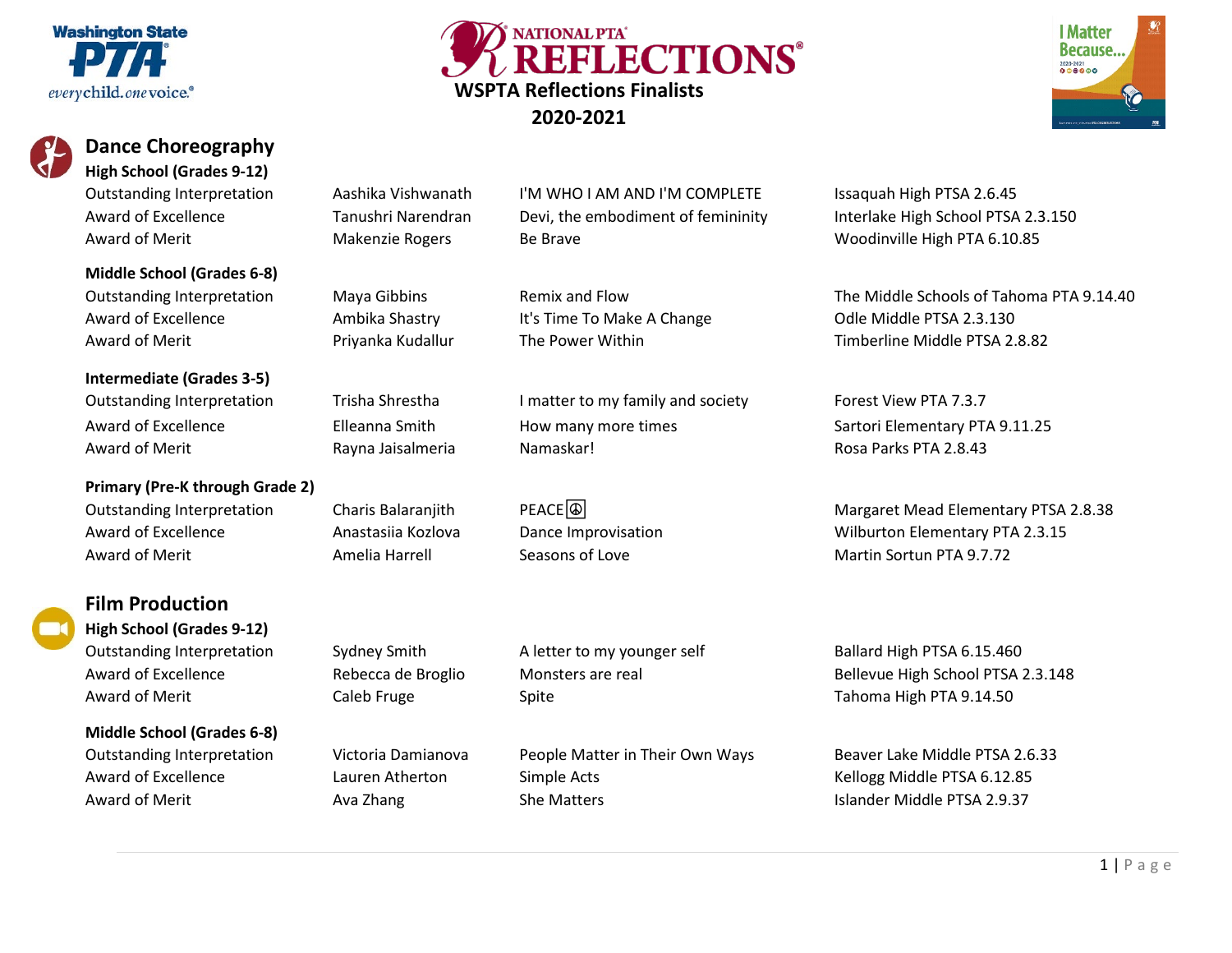# **Intermediate (Grades 3-5)**

Outstanding Interpretation Arianna Zhao A better planet because of me West Mercer PTSA 2.9.35 Award of Merit **Cella Ritter** Cella Ritter Can I Play? Can I Play? Mullenix Ridge PTA 1.8.8

**Primary (Pre-K through Grade 2)**

# **Literature**

**High School (Grades 9-12)**

**Middle School (Grades 6-8)**

**Intermediate (Grades 3-5)**

Award of Excellence **I** Divisha Arora **IMATTER BECAUSE** Endeavour PTA 2.6.20

### **Primary (Pre-K through Grade 2)**

Award of Merit **Sri Vadlamannati** I am the Future International School and Park PTSA 2.9.15

Award of Excellence Colby Smith Lego world animation Lake Hills Elementary PTA 2.3.55

Outstanding Interpretation David Darboe Homework Problem Highland Elementary PTA 7.6.18 Award of Excellence **A Seed of Love** A Seed of Love **A Seed of Love** Tambark Creek PTSA 7.3.12 Award of Merit **Lily Light Lily Li-Nagy** My goodmother **Endeavour Elementary PTA 7.5.8** 

Outstanding Interpretation Rebecca de Broglio Dancing Through the Shadows Bellevue High School PTSA 2.3.148

Outstanding Interpretation Emilie Jones The Last Tree Cedar Wood PTA 7.3.3 Award of Merit **Adelayda Cruz - Lopez** You Still Matter! Compared the Comparator PTA 7.5.12

Outstanding Interpretation Tvesha Joshi Why do I matter? The Southeast Ella Baker Elementary PTSA 2.8.28 Award of Excellence Saatvik Mehta Make A difference Samantha Smith Elementary PTA 2.8.57

Award of Excellence **Elani Rocker** Why I Matter Skyline High PTSA 2.6.70 Award of Merit Jingyi Yang Yellow Mercer Island High PTSA 2.9.50

Outstanding Interpretation Sudhir Chebiyyam Thoughts on the chaos known as 2020 Gateway Middle PTSA 7.3.72 Award of Excellence **Angelina Vaughn** I Matter. And the Mellogg Middle PTSA 6.12.85 Award of Merit Sally Rose Davis The result of friendship Issaquah Middle PTSA 2.6.35

2 | Page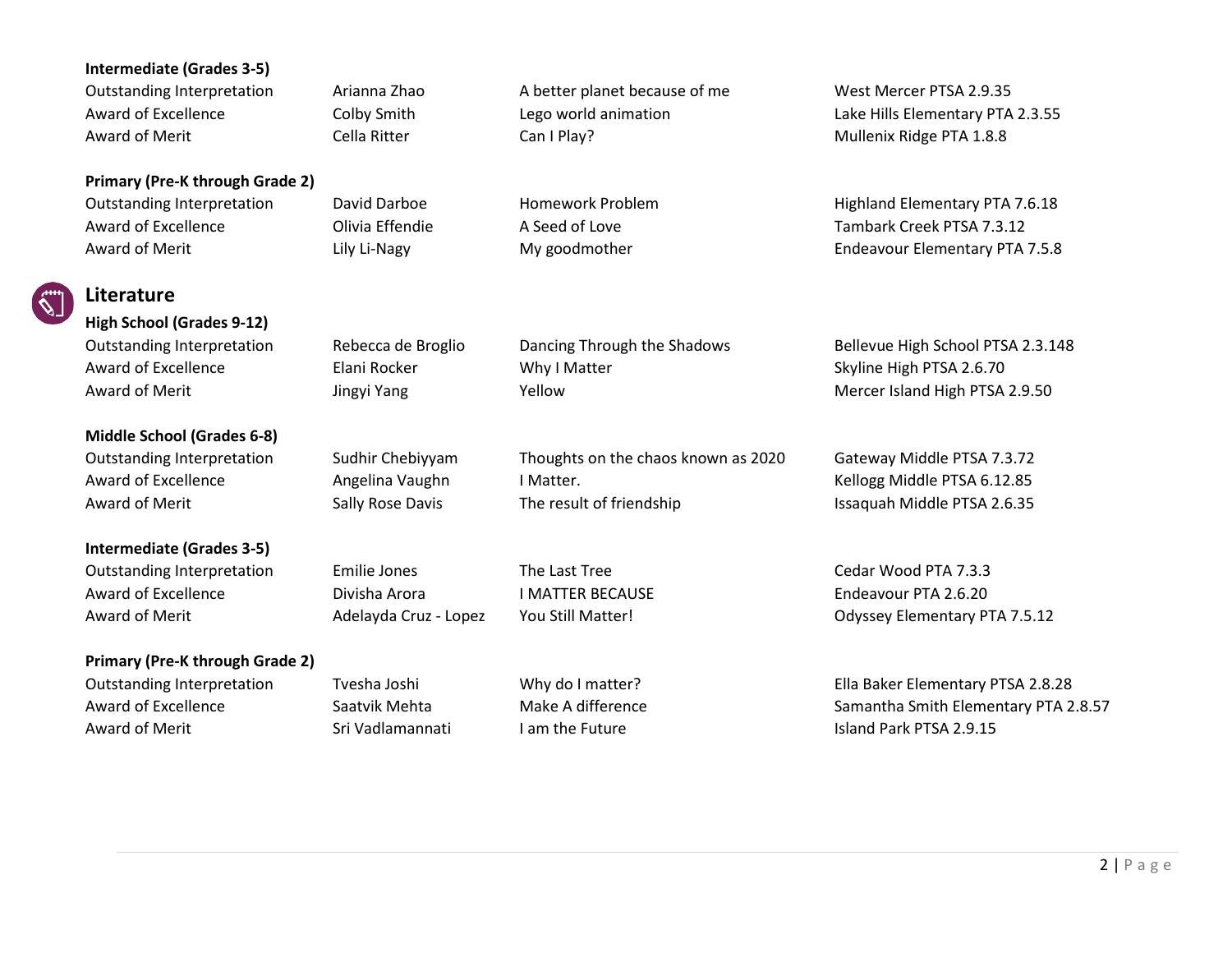

# **Music Composition**

**High School (Grades 9-12)** Award of Excellence **Rachael Kim** An Elemental Fantasy Skyline High PTSA 2.6.70 Award of Merit **August 2.8.88** Jaeden Kapur Coloring Book **Coloring High PTSA 2.8.88** Eastlake High PTSA 2.8.88

# **Middle School (Grades 6-8)** Outstanding Interpretation Johan Novak Legacy Odle Middle PTSA 2.3.130

**Intermediate (Grades 3-5)**

**Primary (Pre-K through Grade 2)**



# **Photography**

**High School (Grades 9-12)**

# **Middle School (Grades 6-8)**

Award of Merit **Chloe Ritter** Bubbling With Creativity **America** Mullenix Ridge PTA 1.8.8

Outstanding Interpretation Nathan Peak Weltgeist Mercer Island High School PTSA 2.9.50

Award of Excellence **Brannon Warn-Johnston** Springtime Frogs Brier Terrace Middle PTSA 7.2.123 Award of Merit **Evergreen Middle School PTSA 2.8.68 Evergreen Middle School PTSA 2.8.68** 

Outstanding Interpretation **Parker Bott** I Am on Top of the World Browns Point PTA 10.9.50 Award of Excellence Mariama Kinteh What I could be when I grow up Odyssey Elementary PTA 7.5.12

Outstanding Interpretation Owen Lorusso The Battle Maywood Hills Elementary PTA 6.10.30 Award of Excellence **Chantal Wang My Elephant Arruba** Mark Twain Elementary PTSA 2.8.65 Award of Merit **Hannah Allison** My Feelings (I Matter) **Issaquah Valley PTA 2.6.11** 

Outstanding Interpretation Amelie Barga Looking Within Cutstanding Lake Washington High PTSA 2.8.95 Award of Excellence **Alison Kim** Special Special Henry M Jackson High PTSA, 7.3.95 Award of Merit **Carlos Adrian Datol** Who I Am Charlos Museum Carlos Adrian Datol Who I Am Lake Washington High PTSA 2.8.95

Outstanding Interpretation Chloe Manningsmith When the Shoe Fits Pine Lake Middle PTSA 2.6.42 Award of Excellence **Elizabeth Miller** The Big Picture **Northshore Middle PTSA 6.10.67** Award of Merit **August 2018** Lekha Dhaka The Matter of Me **August 2018** Eckstein Middle PTSA 6.15.380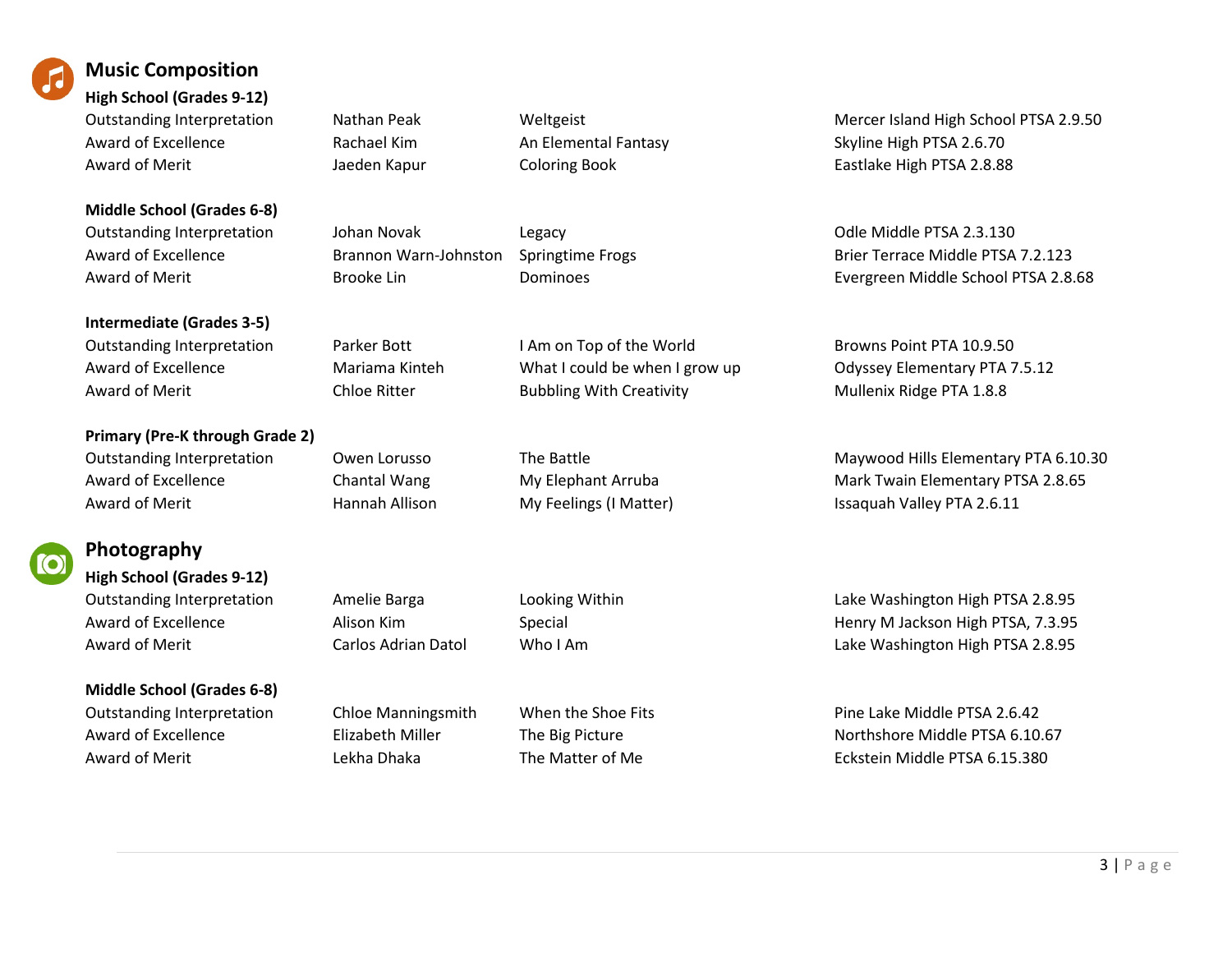### **Intermediate (Grades 3-5)**

Award of Excellence **Aidan Kruper** i Matter **in Creekside PTSA 2.6.4** Award of Merit **Amelia Lucas** Teaching to Read Picnic Point PTA 7.5.17

**Primary (Pre-K through Grade 2)** Outstanding Interpretation Etcher Maldonado "Birds, Birds, Birds" Hazelwood PTA 9.11.30

Award of Merit **Ashlyn Blandino** Magic world Mullenix Ridge PTA 1.8.8

**Visual Arts High School (Grades 9-12)**

# **Middle School (Grades 6-8)**

**Intermediate (Grades 3-5)**

# **Primary (Pre-K through Grade 2)**

Award of Merit **Amy Hu Amy Hu I Matter Because I Care** Audubon PTSA 2.8.5

Outstanding Interpretation Amelie Fry Portrait of an Artist Who Matters Bothell HS (ILHS) PTA 6.10.70 Award of Excellence **Eliana Megargee** Beautiful. Shorewood High PTSA 6.12.105

Outstanding Interpretation Aurelia Zhou Everyone Matters to Protect the Award of Excellence **Heero Lim** Heero Lim Unlimited Possibilities **In the Constantine PTSA 2.9.37** 

Award of Excellence **Elena Abbasi** I matter because I matter because I staguah Valley PTA 2.6.11 Award of Merit **Colton Crumley** The best banana in the bunch Hunt PTA 5.7.17

Outstanding Interpretation Ella Ragoler Shadow Leaves Shadow Leaves Samantha Smith Elementary PTA 2.8.57

Award of Excellence The Isabel Wynn The Star The Star Lake Hills Elementary PTSA 2.3.55

Award of Merit **Ashley Lee** Stay Stay Stay Newport High School PTSA 2.3.155

Kirkland Middle PTSA 2.8.77

Award of Merit **Auch Catienberg** A Simple Gesture **A Simple Gesture** Timbercrest Middle PTSA 6.10.68

Outstanding Interpretation Nancy Chen I matter, because... Rose Hill Elementary PTA 2.8.50

Outstanding Interpretation Cuinlan Tian I Love Cuincil Louisa May Alcott Elementary PTSA 2.8.3 Award of Excellence Evelyn Henry I'm Unique and Special Tambark Creek PTSA 7.3.12

4 | Page